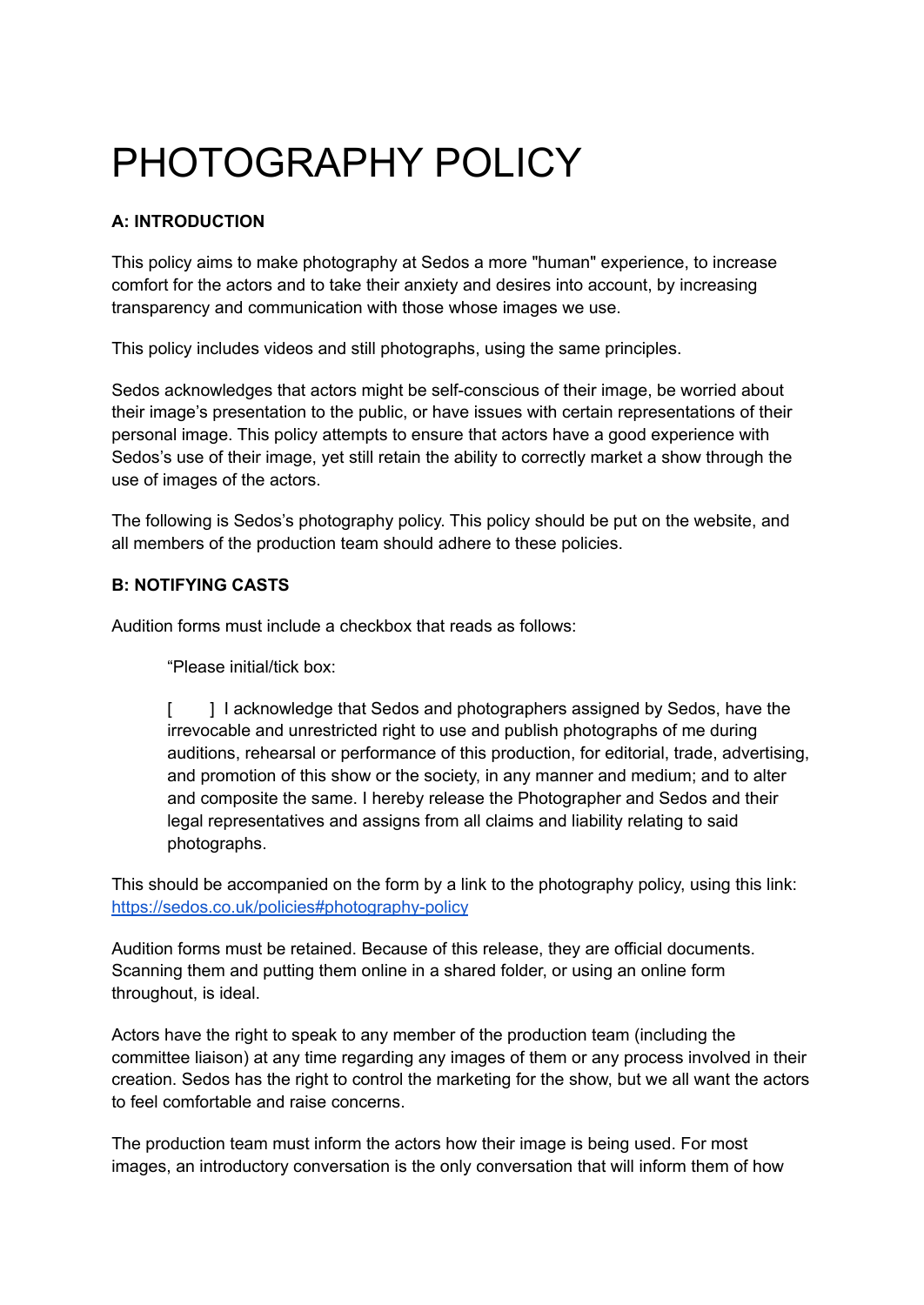we'll be using their photos. Only a simple conversation is needed for headshots, rehearsal shots, staged marketing shots, and dress rehearsal photos. For the most significant uses of actor images, such as if their faces are prominently displayed on the poster or other major advertising, the production team will give the actors the opportunity to be more directly involved.

We will be taking headshots, rehearsal shots and shots of the dress rehearsal. The actors should expect each of these, and we will communicate when those happen so they can prepare physically and mentally.

## **C: PHOTO EDITS**

For the following types of edits (or similar), the photographers and/or production team does not need to inform the actors nor seek their approval:

- Filters, exposure or basic colour edits that change exposure, colour levels.
- Changing of the environment, as long it is not controversial. This includes things like removing signage or marks on the wall, removing distracting items from the environment, editing lighting, etc. This might include edits such as cutting out their image and putting it into a different background (like a stage, a set, etc.).
- Minor blemish removal (pimples, hairs, minor cuts and scrapes).
- Minor effects on their personal image such as skin softening or localized lighting adjustments.

For the following types of edits (or similar), the photographers and/or production team will inform the actors (before publication), but will not seek their approval:

- Stylistic edits (such as edge sharpening) that cast them in a character-appropriate light, which might be unflattering (for an example of this, please see th[e](https://photos.app.goo.gl/DKAvzZXM7iUWHHri7) [Gormenghast](https://photos.app.goo.gl/DKAvzZXM7iUWHHri7) photos). Such techniques include but are not limited to: HDR, edge detection, and an unpleasant or unfavourable countenance (smile, frown, menace, growl, etc.)
- Placing their image into new environments that are show-specific and not edgy (violent, sexual, etc.)

The photographers and/or production team will inform the actors and will seek their approval for the following types of edits before their publication.

- If their image will be used in a non-group setting (fewer than 3 people) in major marketing materials such as the show poster (but not show imagery).
- If any image might be deemed sexual or violent in nature.
- If we will make significant changes to their person such as changing their facial or body shape, or changing their body. This includes removing things like scars and tattoos and anything else that the actor may feel is part of their "identity".
- Placing their image into new environments that are show-specific and might be considered edgy (violent, sexual, etc.)

Actors should understand that informal photos may be taken by other cast members or production staff, and these may be used for marketing purposes.